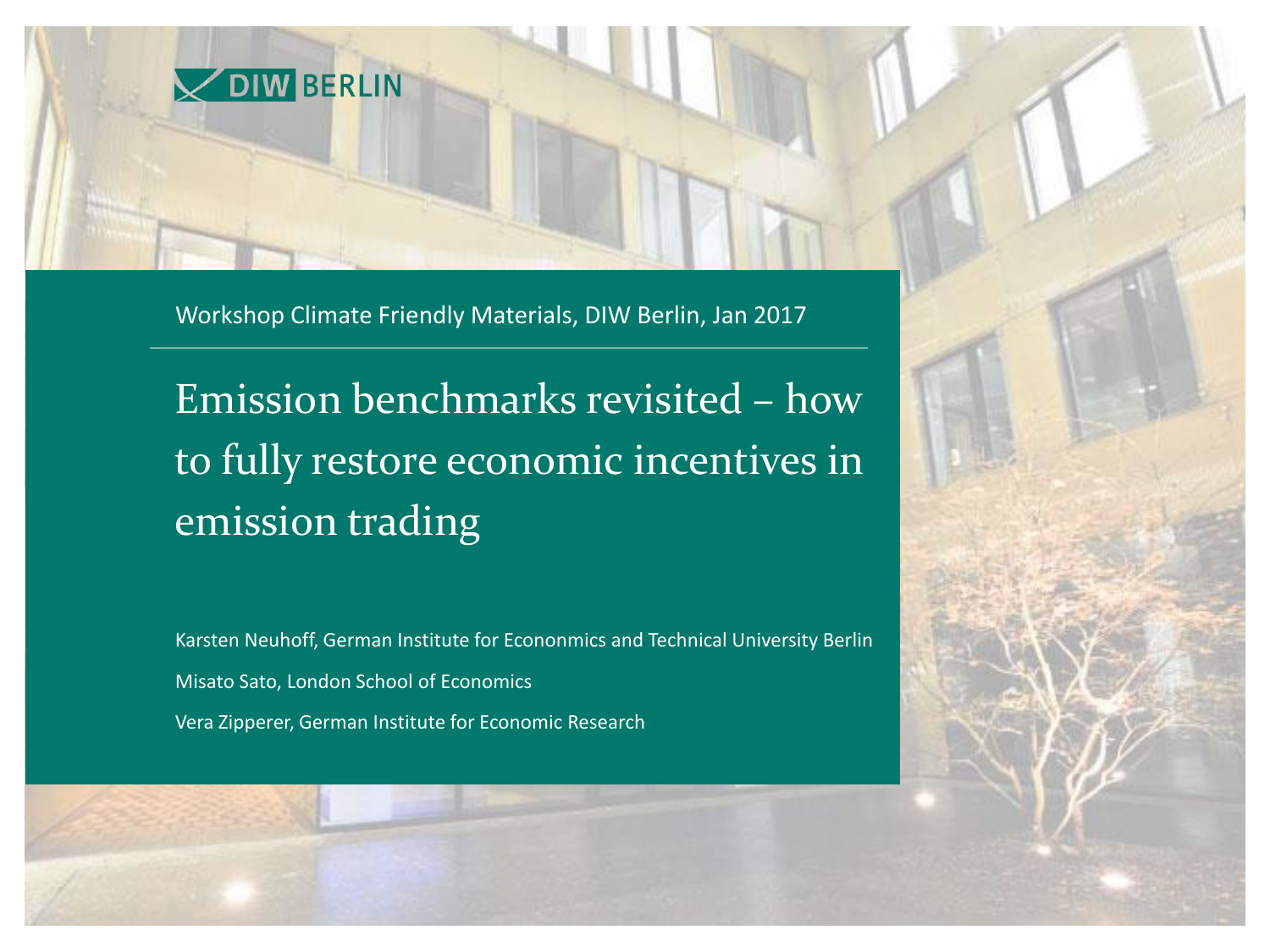## 1 Three dimensions on benchmarks for material production



Zipperer, Sato, Neuhoff (2017) 2 Emission benchmarks revisited – how to fully restore economic incentives in emission trading

**VOIW BERLIN**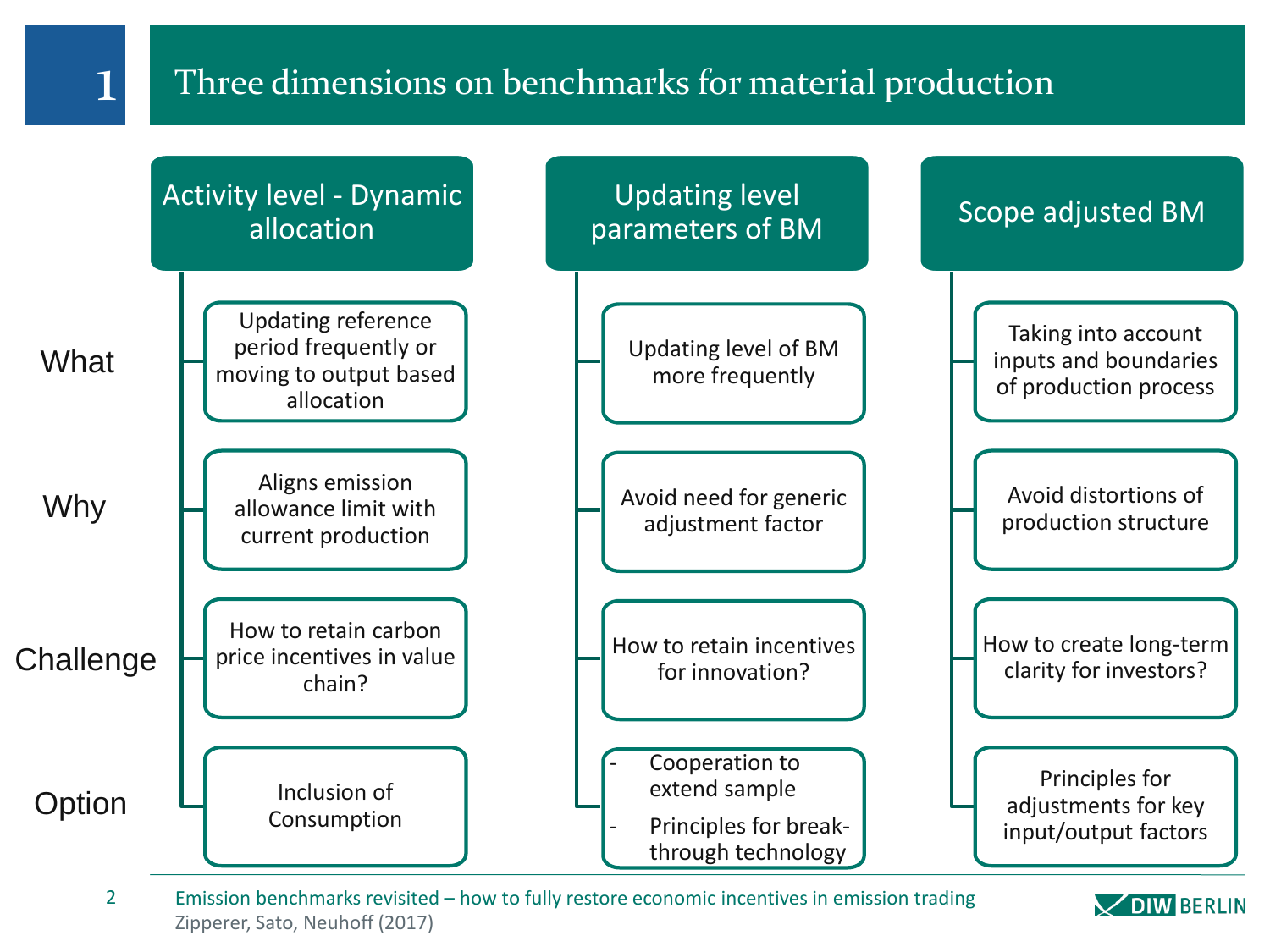## Example of Benchmarks in steel production

2



Zipperer, Sato, Neuhoff (2017) 3 Emission benchmarks revisited – how to fully restore economic incentives in emission trading

**V DIW BERLIN**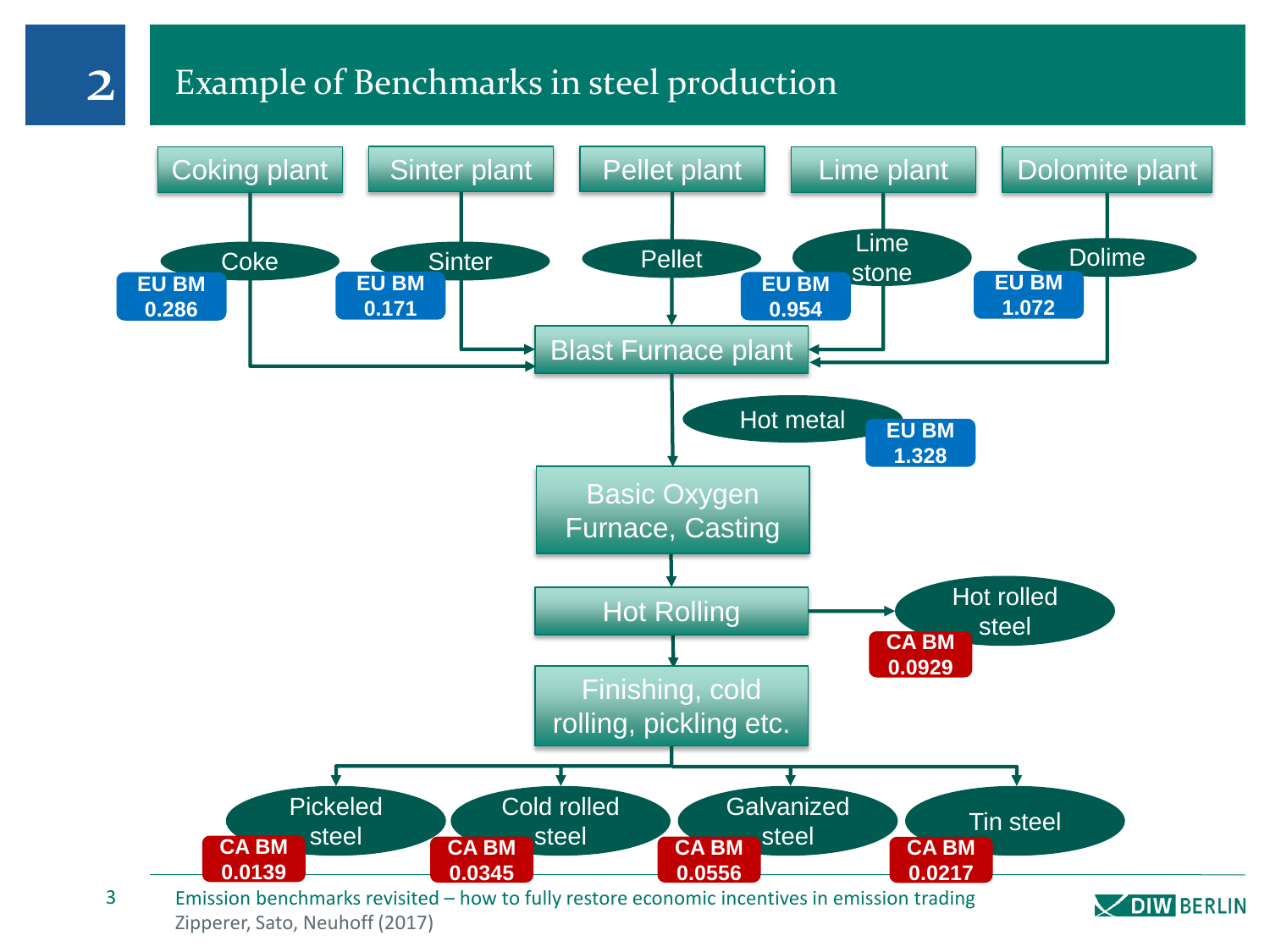- Narrow BM vs. On-site BM vs. Braod BM
	- Move away from primarily technical BMs to strengthen economic incentives
- Incentives for efficient input use, material substitution and innovation are currently missing
	- Example: Coking historic approach gave incentive to outsource coking; dynamic approach does not give incentives for coke saving for sake of emission of coking
- Proposed allocation framework:

$$
A_i = Q_{p_i} B M_p - \alpha Q_{m_i} B M_m + Q_{s_i} B M_s
$$

Where  $A_i$  is the free allocation,  $Q_{p_i}$ ,  $Q_{m_i}$ ,  $Q_{s_i}$  are the produced product, off-site inputs, desirable by-products respectively,  $BM<sub>x</sub>$  are the respective benchmarks,  $\alpha$  is the share of off-site coking in the total use of coke

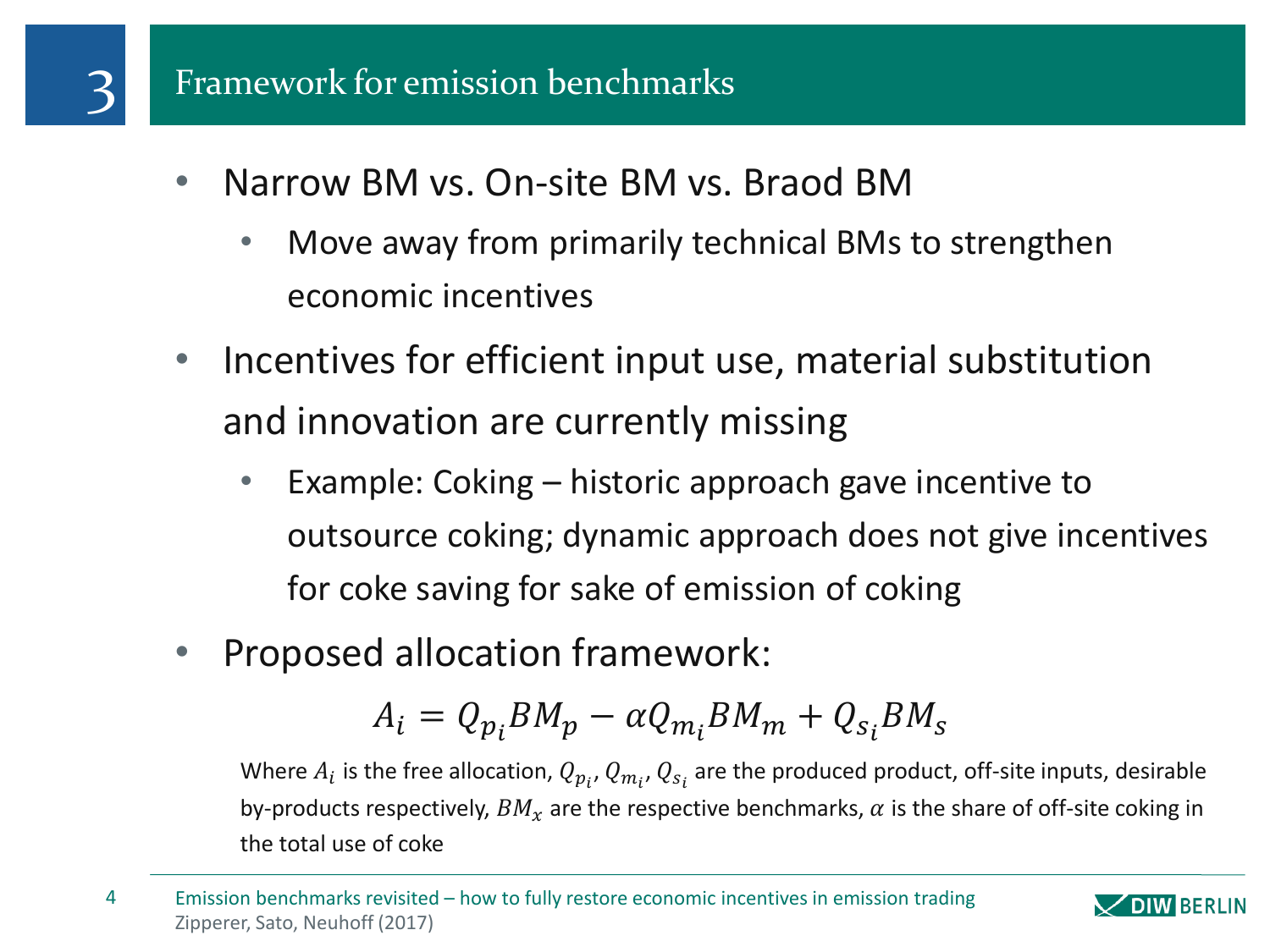## 4 Emerging benchmark design principles

- 1. Give additional allocation for on-site input production if the combined production process is more emission efficient.
- 2. Give additional allocation for production of by-products if they are desirable goods and the competing producers also receive free allocation (OR cancel free allocation altogether).
- 3. Do not adjust benchmark allocation for inputs or by-products which do not receive free allocation.



• Radical innovations are not yet fully incentivised

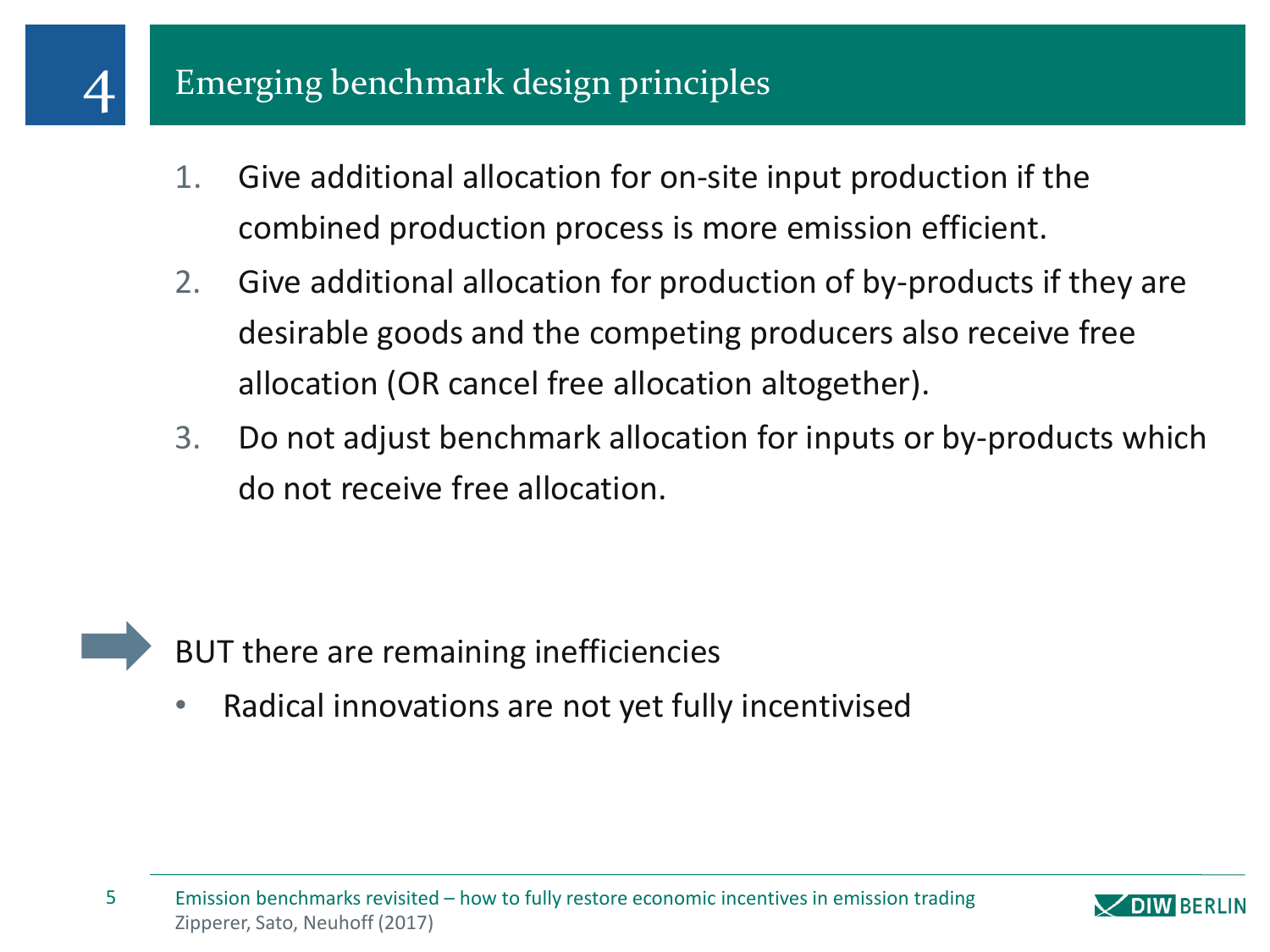## 5 Welfare effects of clinker benchmark and consumption charge



Zipperer, Sato, Neuhoff (2017) 6 Emission benchmarks revisited – how to fully restore economic incentives in emission trading

**VDIW BERLIN**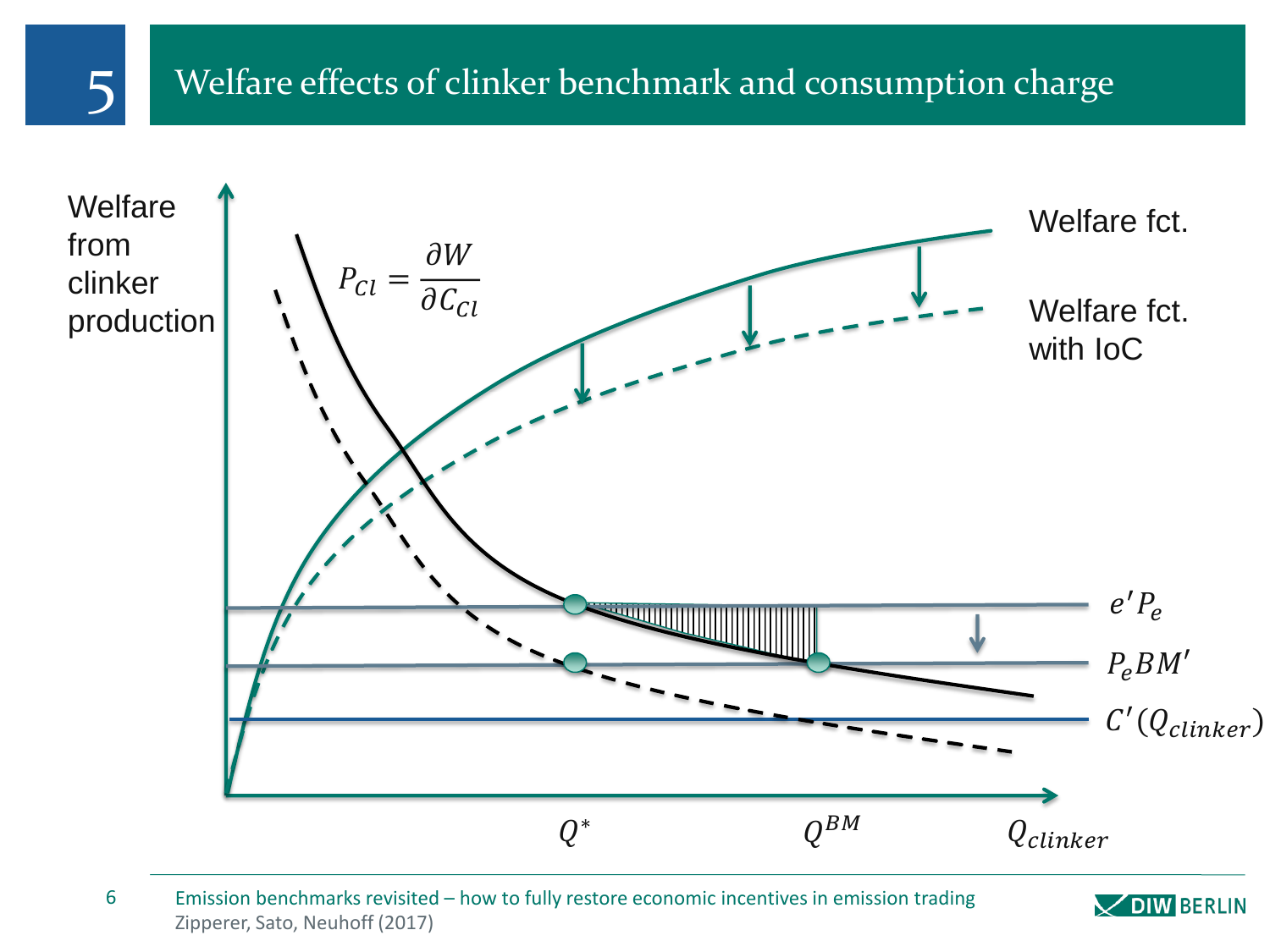

If free allocation as carbon leakage protection continued:

- Reinstate carbon price signal for mitigation opportunities with inclusion of consumption of basic materials at benchmark level
- Reflect full carbon-intensity in benchmark, while adjusting for inputs/outputs without carbon price to avoid incentives for off-siting

**Challenge**: Breakthrough technologies and updating of BMs

- How to avoid being stuck with , not improving' technologies
- Co-operate internationally on benchmarks to retain innovation incentives – effect of one innovation on BM becomes smaller
- Diffusion-threshold for when to update BM?